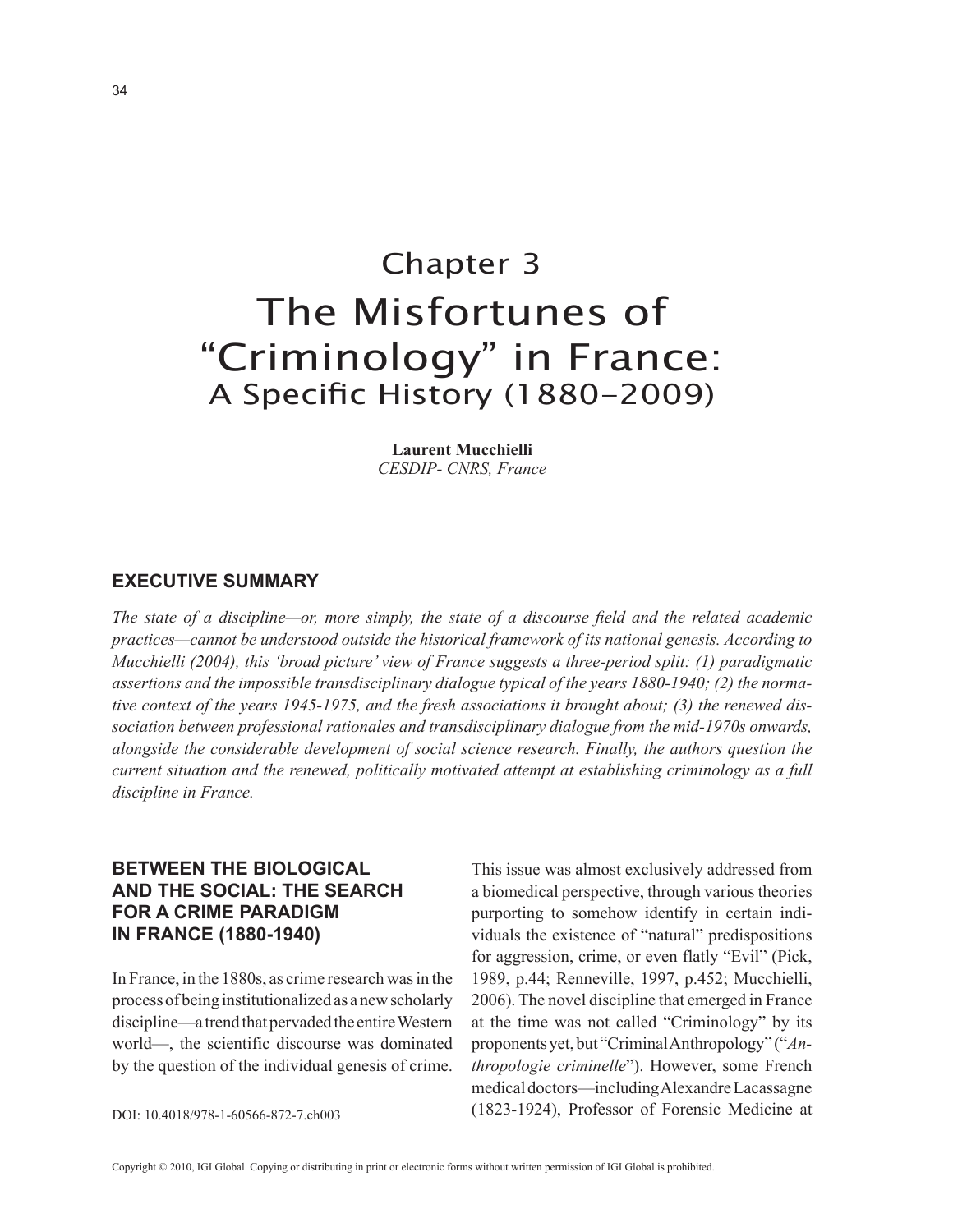Lyon University School of Medicine and main promoter of the new field—frequently alluded to the "social factors of crime" and did challenge, at least *in part*, Cesare Lombroso's concept of the born criminal. The "Criminal Anthropology" designation mainly aimed at taking strategic distance from the Italian school, from which they were in fact intellectually – e.g. professionally – very close (Mucchielli, 1994a; Renneville, 1995). Only in the then budding field of social science could proper research on crime as a social phenomenon be seen emerging at the time.

# **crime as a Social phenomenon**

During the 1890s, non-medical research endeavours focussing on the social dimension of crime were scarce and did not put forward any sociological methodology. Gabriel Tarde (1843-1904), for example, offered in his extensive works a great many thoughts about crime and penalty, through a series of books of which some were internationally acclaimed, in particular *La criminalité comparée* (1886) (*Comparative Criminality*), and *La philosophie pénale* (1890) (translated into English as *Penal Philosophy*, 1968, 2nd ed. 2000). Moreover, despite occupying prominent positions from 1894 onwards (as head of the Judicial Statistics department at the Ministry of Justice, and co-director of Lacassagne's journal, *Archives d'anthropologie criminelle*), and being elected to Collège de France in 1900, Tarde never trained any scholars or launched any research programme.

Besides Tarde, several intellectuals devoted at least some effort to crime study at the time. For a while, the most active and creative among them was Henri Joly (1839-1925), who taught "criminal and penitentiary science " at Paris University School of Law, starting 1887, and published a string of noted books at the end of the 1880s (Veilt, 1994). The dominant theme running through his criminological works was moral degradation rather than biological lowliness.

To him, the criminal was a "misled man", not a "survivor of primitive ages". This degradation itself partook to the rootlessness of modern man, forced to leave his family, his village, his trade, to go and seek a job in the anonymity and isolation of the big city. Joly set up to prove his theory using countless geographical maps, published in his 1889 book *La France criminelle* (*Criminal France*). Joly's works, however, rather failed to reach a broader audience.

One has to turn to the group founded in 1897 by Émile Durkheim (1858-1917) around his journal *L'Année sociologique* to first notice the emergence of a trend towards criminal sociology. This group brought together young philosophers who were convinced that sociology needed to be endowed with a proper scientific agenda based on autonomy from other sciences (Mucchielli, 1998). Among them, Gaston Richard (1860-1935) was picked by Durkheim to head the "Criminal sociology and moral statistics" section of the journal. It fell upon him to lay the foundations for a sociology of crime, in a complete turnaround to the biologization of behaviours that prevailed at the time. The work accomplished around Richard, from a critical point of view (see for example the notion of "criminogenic environment") as well as through its scholarly contribution proper (historical analysis of shifting value and work systems, and their effect on criminality), constitutes an attempt at gradually building both the object and the agenda of a criminal sociology (Mucchielli, 1994b). As compared to the influence enjoyed by Durkheimians in other scientific spheres at the time, however, their critical work in the field of criminology was a failure. There are at least three reasons for this: first, the considerable strength and autonomy of the psychiatric circles, whose discourse increasingly prevailed once the fad for criminology subsided, and whose alliance with magistrates was already institutionalised. Then, the medical world displayed remarkable cohesion around its mainly hereditarist concept of crime. Finally, sociological research almost vanished